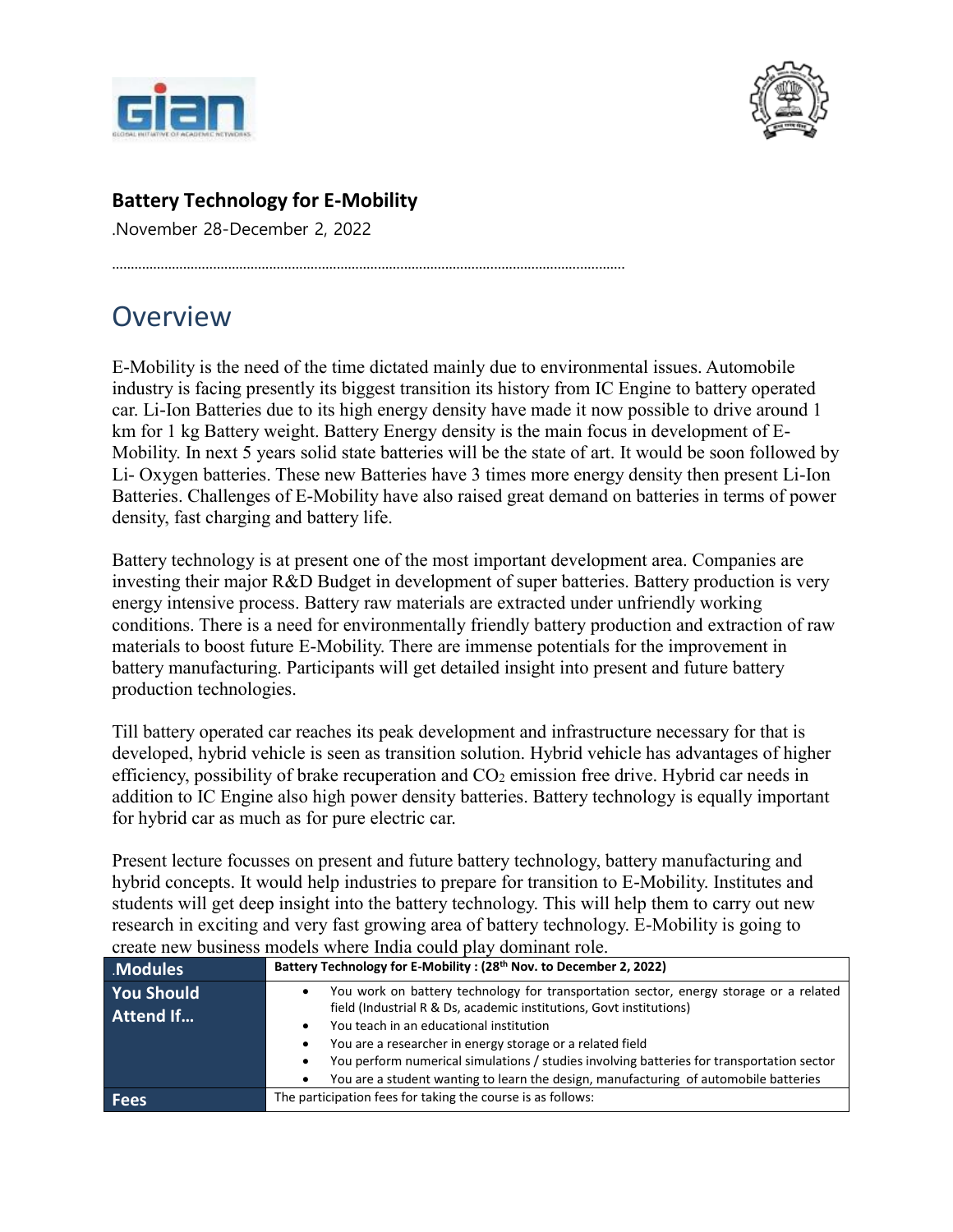



**Participants from abroad : Rs. 25000 Industry : Rs. 10000 Academic Institutions / Government organisations : Rs. 5000 Full time Students : Rs. 4000**

The above fee includes all instructional materials, refreshments during breaks in the programme, and 24 hours free internet facility. Lodging and Boarding are NOT included in the fees. The participants are requested to bring their own laptops. *On-Campus accommodation will not be available for outstation participants.* **A certificate of participation will be issued to those participants who register as above.**

The primary objectives of the course are as follows:

.<br>T

- Exposing participants to the fundamentals of E-Mobility and electro chemistry
- Giving detailed overview on different batteries with focus on Li-ion batteries
- Understanding battery materials, causes of battery aging and thermal runaway.
- Battery safety, fast and intelligent charging and Battery management system will be explained.
- Battery manufacturing and all process from raw material extraction to battery recycling will be discussed in detail.
- Future Battery concept like solid state battery, Li-Sulphur and Li-Oxygen batteries will be discussed in detail. Fuel Cell as second alternative to emission free driving will be also shown

Last and not least principle of hybrid vehicle and Innovation in E-Motor will be discussed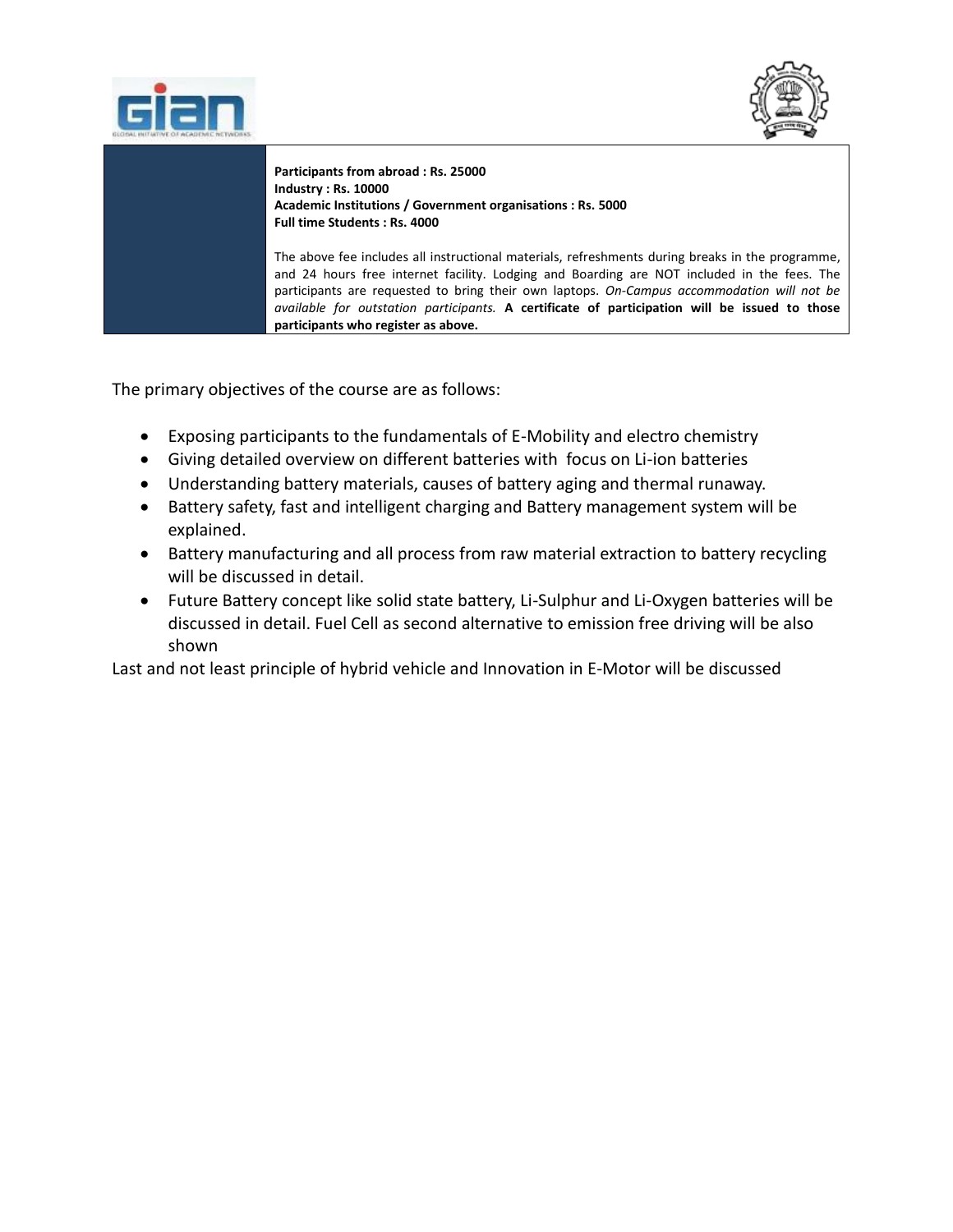



## **Dr-Ing. Kartik D. Jamadar, Volkswagen AG, Germany**

Dr. Kartik is working from last 12 years with Volkswagen AG in Germany. He is presently working in the development of Li-Ion Battery. He is responsible presently for development of Li-Ion Battery plant in Germany. He has already finished developing one 0.5 GW Plant and is now planning for next 16 GW plant.



#### **Prof. Prashant P. Date**

Department of Mechanical Engineering IIT Bombay

Prof. Date's research interests lie in manufacturing processes, electric vehicles, sustainable manufacturing, Light weighting and manufacturing process design.

#### **Contents**

## **Module A: Need for E-Mobility and Battery types**

**Lecture 1 (60 Min): Challenges of E-Mobility (Lectures by Prof. Date)**

## **Lecture 2 (90 min): Need for E-Mobility (Lecture by Dr. Kartik Jamadar)**

Introduction to greenhouse effect,  $CO<sub>2</sub>$ emission rules PM10 particle Emission, NOx limits, automobile companies strategies, three main approaches to E-Mobility (Battery, Fuel Cell and synthetic fuel).

#### **Lecture 3 (60 min): Principles of Electrochemistry (Lecture by Dr. Kartik Jamadar)**

CU-Zn Volta Cell, standard hydrogen cell, Redox principle, Selection of anode and cathode materials, Role of solid electrolyte interface, diffusion of Li-Ion, problem with over charge voltage, Problem with under discharge voltage and Li plating.

#### **Lecture 4 (60 min): Battery types (Lecture by Dr. Kartik Jamadar)**

Different secondary (rechargeable) batteries like lead, Ni- Cadmium, Ni metal hydride and Li-Ion Batteries will be explained. Batteries will be compared with respect to energy and power density (Ragon Diagram).

**Tutorial 1 (30 min): Quiz based on lectures in first Module (Tutorial by Dr. Kartik Jamadar)**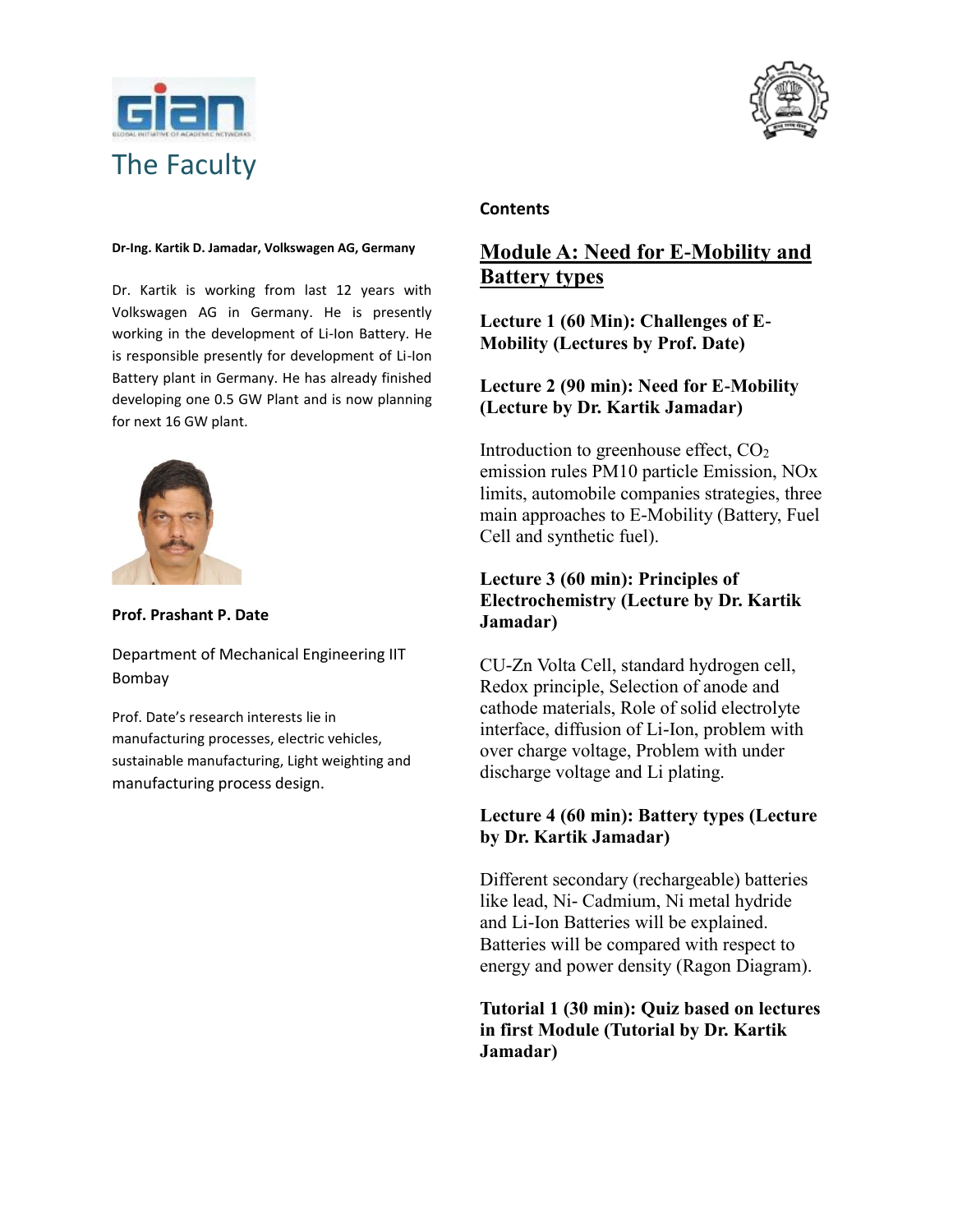



# **Second day : 4,5 hours lectures + 1 Tutorial of 30 min**

## **Module B: Li-Ion Battery**

## **Lecture 5 (90 min): Working Principle of Li-Ion Battery (Lecture by Dr. Kartik Jamadar)**

Li Batteries with solid Lithium as anode, problems with Li Solid battery, Li-Ion battery evolution, electrolyte and lithium salt, role of separator, different anode and cathode materials like LTO, LCO, LMO, NMC, NCA and LFP

## **Lecture 6 (60 min): Battery Aging and Thermal Runaway (Lecture by Dr. Kartik Jamadar)**

Fundamentals of battery aging, break up of solid electrolyte interface (SEI), expansion – contraction rate of Graphite and Silicon, thermal Runaway, Battery explosion, nail penetration test, safety mechanisms inside battery.

### **Lecture 7 (60 min): Battery Management system (BMS) and High Speed Charging (Lecture by Dr. Kartik Jamadar)**

Role of BMS in battery safety, passive and active BMS, different charging mechanism, role of material chemistry in high speed charging, Different charging strategies, Battery cooling and warming methods.

## **Lecture 8 (60 min): Future Battery Technology (Lecture by Dr. Kartik Jamadar)**

Battery Roadmap, Future Li-Ion Batteries, solid state batteries, Silicon in anode, Li-S and Li-O Batteries, Dual ion transfer batteries, Dual ion battery, 800 V Battery system, Energy density comparison of future battery strategies

**Tutorial 2 (30 min): Quiz on Lectures in Module B (Tutorial by Dr. Kartik Jamadar)**

## **Third Day : 4,5 hours lectures + 1 Tutorial of 30 min**

## **Module C: Battery production, Recycling, Raw Materials sources**

## **Lecture 9 (120 min): Battery production (Lecture by Dr. Kartik Jamadar)**

Mixing of active materials, electrode manufacturing processes like coating, calendaring, slitting, later trimming, electrode assembly, collector welding, electrolyte filling, battery formation and End of life test. Problems during manufacturing, power and investment requirements.

## **Lecture 10 (90 min): Manufacturing of Battery Module and Battery System (Lecture by Dr. Kartik Jamadar)**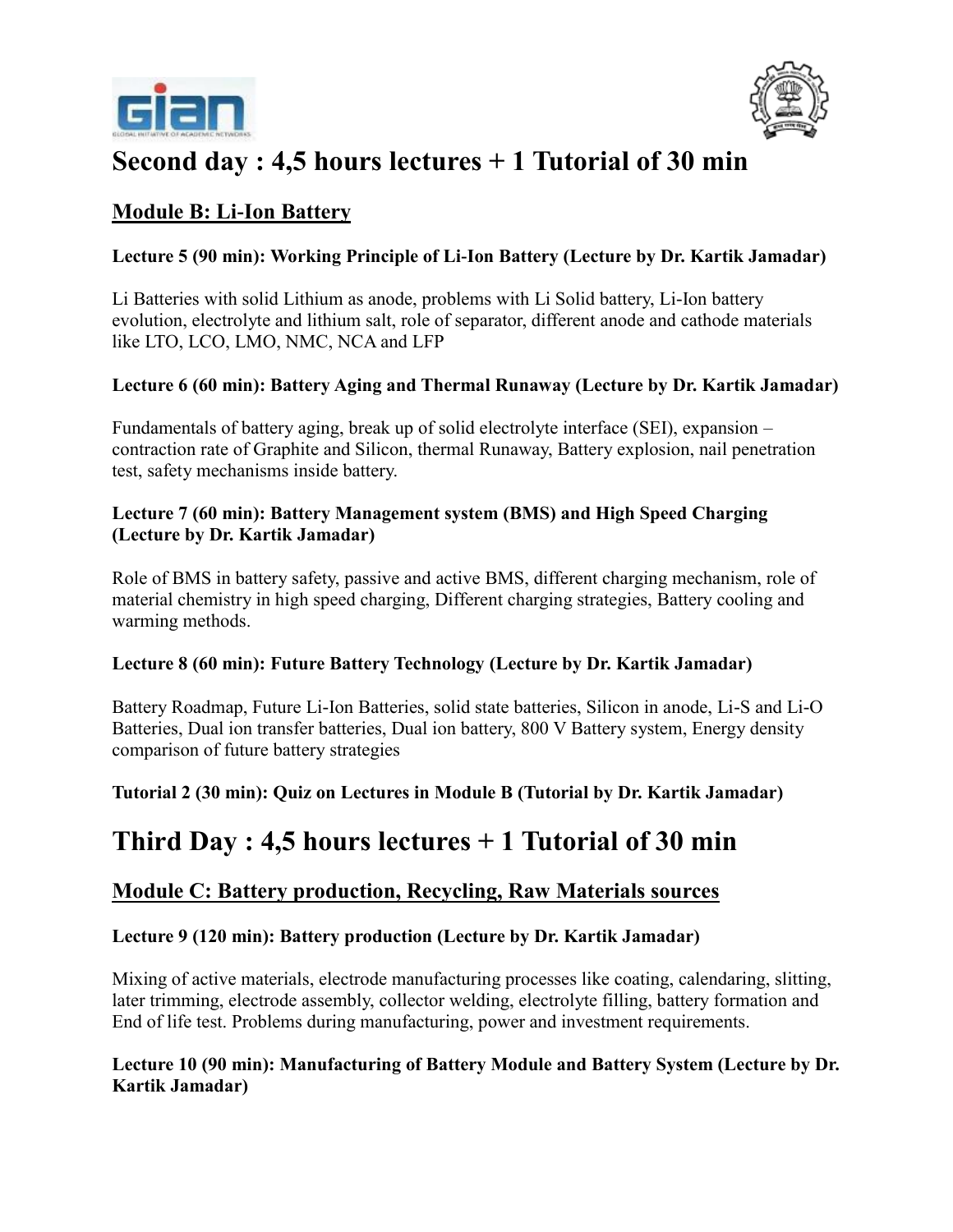



Battery module and system production, battery standards, Dedicated platforms for Battery electric car, recycling of battery, battery raw material sources, supplier, of row martials, battery cost breakup and future raw materials like CNT and water based cathode.

## **Lecture 11 (60 Min): Fuel Cell (Lecture by Dr. Kartik Jamadar)**

Principle of hydrogen fuel cell, manufacturing of fuel cell, hydrogen tank design, infrastructure for hydrogen, role of Hydrogen in E-Mobility, thermal and electrical energy distribution and efficiency of fuel cell.

**Tutorial 3 (30 min): Quiz on lectures in Module C (Tutorial by Dr. Kartik Jamadar)**

# **Forth Day : 4,5 hours lectures + 1 Tutorial of 30 min**

## **Module D: Hybrid Vehicle and E-Motor**

## **Lecture 12 (120 Min): Hybrid Vehicle (Lecture by Dr. Kartik Jamadar)**

Hybrid vehicle constellations, advantages of hybrid concept, brake recuperation, motor in wheel, efficiency of hybridization, range extender, battery requirements for hybrid vehicle, planetary drive, Dedicated hybrid transmission and different hybrid strategies:

## **Lecture 13 (60 min): Is Green Energy really Green? (Lecture by Dr. Kartik Jamadar)**

Tank to Wheel (TtW), Well to Wheel (WtW), life cycle analysis of electric and hybrid car, power sources and energy mix, energy management system, synthetic fuels like power to gas and power to diesel.

## **Lecture 14 (90 min): E-Motors (Lecture by Dr. Kartik Jamadar)**

Fundamentals of E-Motor, reluctance force and Lorenz force, DC Motor, synchronous motor, induction motor, reluctance motor, efficiency comparison, field weakening, Innovation in E-Motor, Power density comparison, permanent magnets properties, high speed motor, cooling principles, rotor and stator materials.

## **Tutorial 4 (30 min): Quiz on lectures in Module D (Tutorial by Dr. Kartik Jamadar)**

## **Fifth Day: : 5 hours lectures + 1 hour Tutorial**

## **Lecture 17 (90 min): Power Electronics and inverter principle**

Principle of Inverter, AC-DC Converter, high voltage DC-low voltage DC Converter